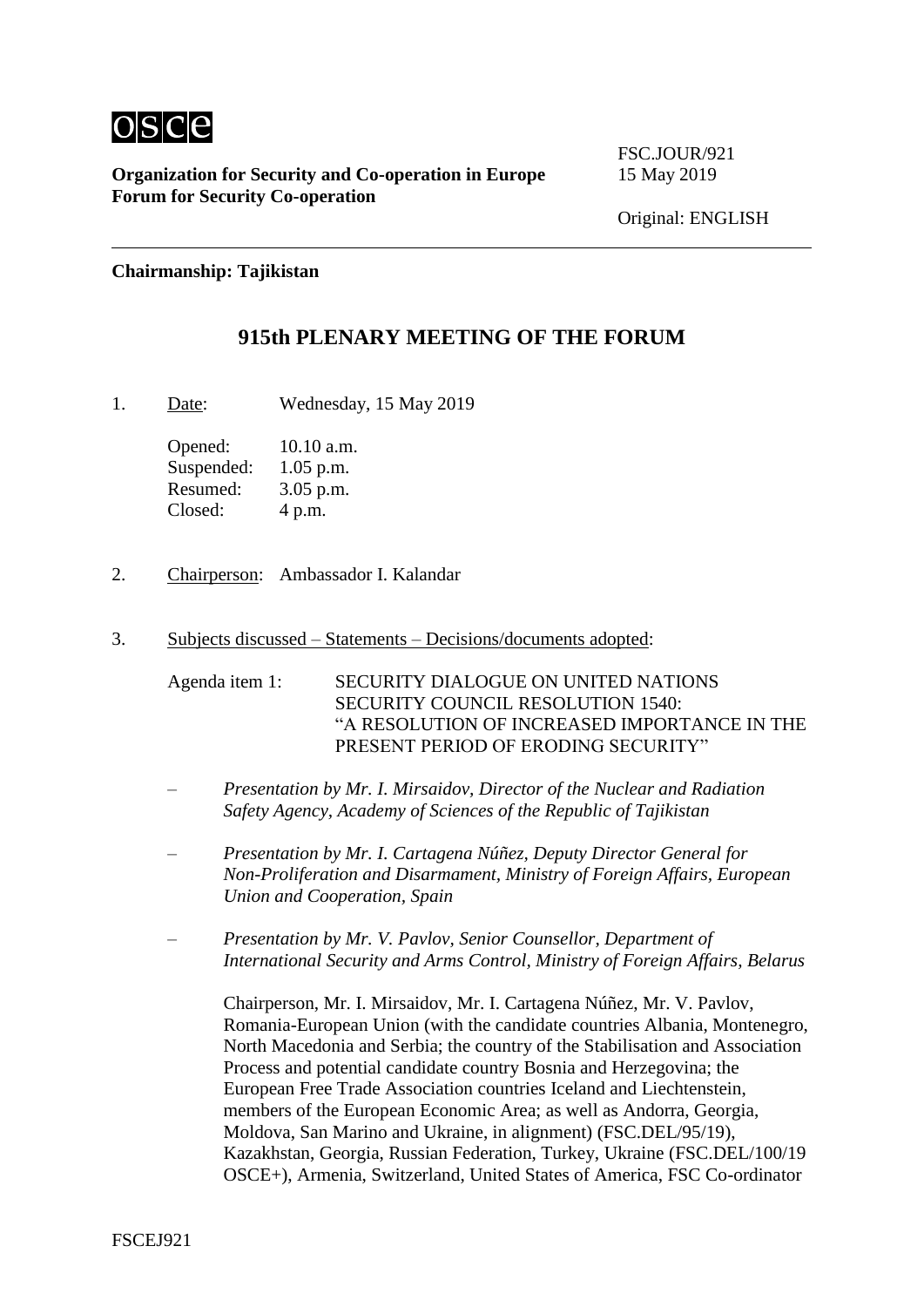on Matters Relating to UNSCR 1325 (Italy), FSC Co-ordinator on Non-Proliferation Issues (Spain) (Annex 1)

Agenda item 2: GENERAL STATEMENTS

- (a) *Briefing on the military exercise "Saber Guardian 2019", to be conducted from 2 to 24 June 2019*: United States of America (FSC.DEL/97/19/Corr.1 OSCE+), Romania
- (b) *Situation in and around Ukraine*: Ukraine (FSC.DEL/101/19 OSCE+), Romania-European Union (with the candidate countries Albania, Montenegro and North Macedonia; the European Free Trade Association countries Iceland, Liechtenstein and Norway, members of the European Economic Area; as well as Andorra, Georgia, Moldova and San Marino, in alignment) (FSC.DEL/102/19), Russian Federation, Canada, United States of America, Poland
- (c) *Replies to the Questionnaire on the Code of Conduct on Politico-Military Aspects of Security provided by the Russian Federation (FSC.EMI/57/19)*: Moldova (Annex 2)

Agenda item 3: ANY OTHER BUSINESS

- (a) *Briefing on the Code of Conduct on Politico-Military Aspects of Security*: FSC Co-ordinator for the Code of Conduct on Politico-Military Aspects of Security (Romania)
- (b) *Briefing on a military exercise to be conducted from 19 to 25 May 2019*: Belgium
- 4. Next meeting:

Wednesday, 22 May 2019, at 10 a.m., in the Neuer Saal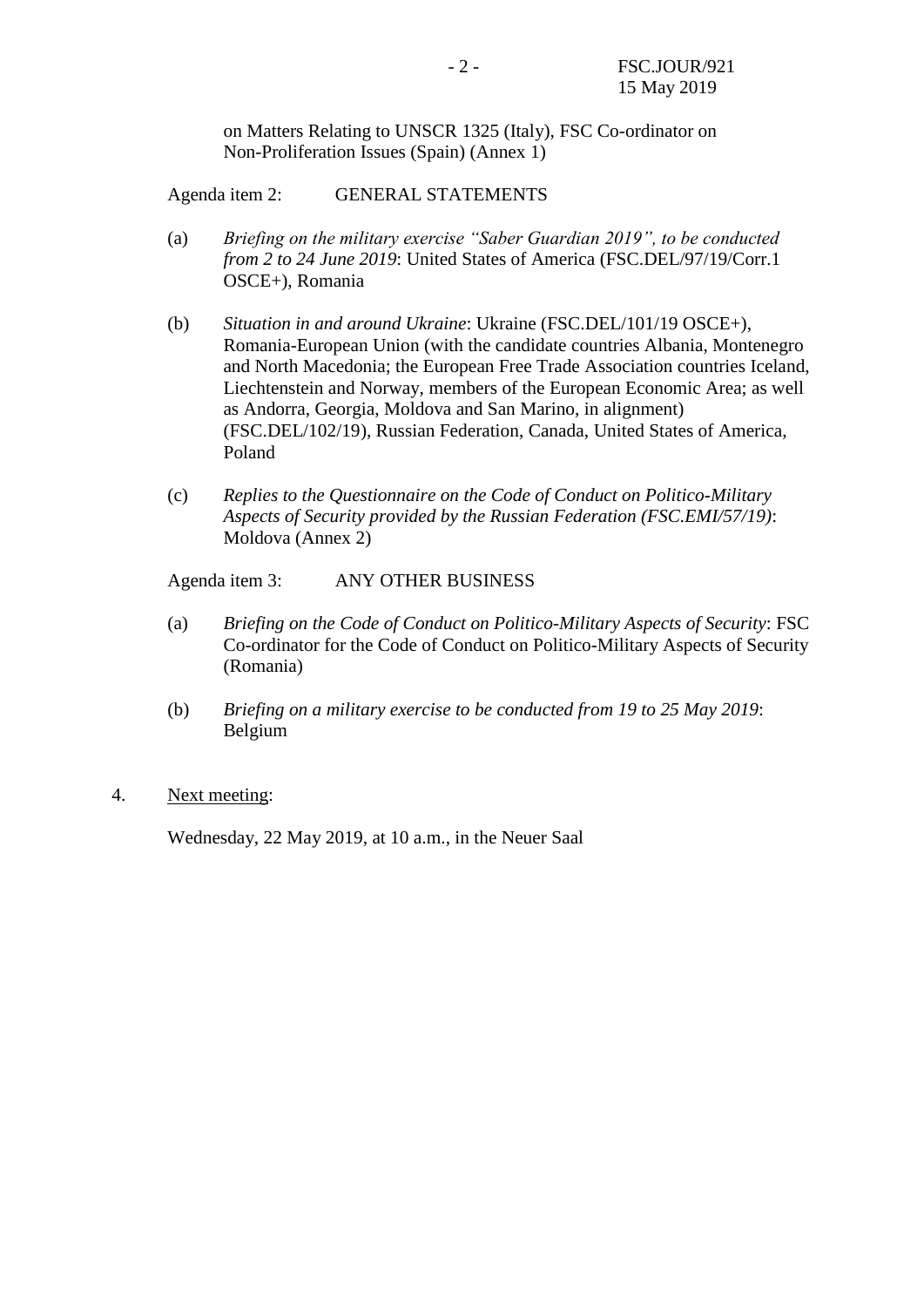

**Organization for Security and Co-operation in Europe** 15 May 2019 **Forum for Security Co-operation** Annex 1

FSC.JOUR/921

Original: ENGLISH

**915th Plenary Meeting** FSC Journal No. 921, Agenda item 1

## **STATEMENT BY THE FSC CO-ORDINATOR ON NON-PROLIFERATION ISSUES (SPAIN)**

Mr. Chairperson,

Thank you very much, Mr. Chairperson, for devoting the Security Dialogue at today's meeting of the Forum for Security Co-operation (FSC) to the theme of "United Nations Security Council Resolution 1540: A Resolution of Increased Importance in the Present Period of Eroding Security".

I would like to say a few words in my capacity as the FSC Co-ordinator on Non-Proliferation Issues to illustrate how the OSCE, as a regional organization under Chapter VIII of the Charter of the United Nations, has been actively supporting participating States by assisting them, in accordance with relevant FSC decisions, with the implementation of UN Security Council resolution 1540 (2004) over the last nine years. This work, and in particular the tasks being carried out by the OSCE Conflict Prevention Centre (CPC), has been officially recognized by the FSC, as witnessed by the adoption, in July 2015, of FSC Decision No. 4/15 (FSC.DEC/4/15) on the OSCE's role in support of UN Security Council resolution 1540 (2004).

Following the adoption, in December 2011, of FSC Decision No. 19/11 (FSC.DEC/19/11) on Points of Contact on UN Security Council resolution 1540 (2004), the CPC duly established a directory of national and OSCE Points of Contact on the resolution. Currently, 52 participating States have officially appointed national Points of Contact; they regularly provide the OSCE with updated information on these.

I should like to mention here the regional seminar on the implementation of UN Security Council resolution (UNSCR) 1540 organized by Belarus in Minsk in April 2018 – an event on which the Belarusian delegation has reported extensively within the FSC. The discussions and recommendations from that seminar, which are contained in the Chairperson's summary, provide an excellent basis for continuing the interaction between countries of the Commonwealth of Independent States (CIS), on the one hand, and international and regional organizations and bodies, on the other, in order to enhance the implementation of UNSCR 1540. The importance of such interactions in general was stressed in the 2016 comprehensive review of the status of implementation of resolution 1540 (2004), whose findings were endorsed by the UN Security Council in resolution 2325 (2016). In this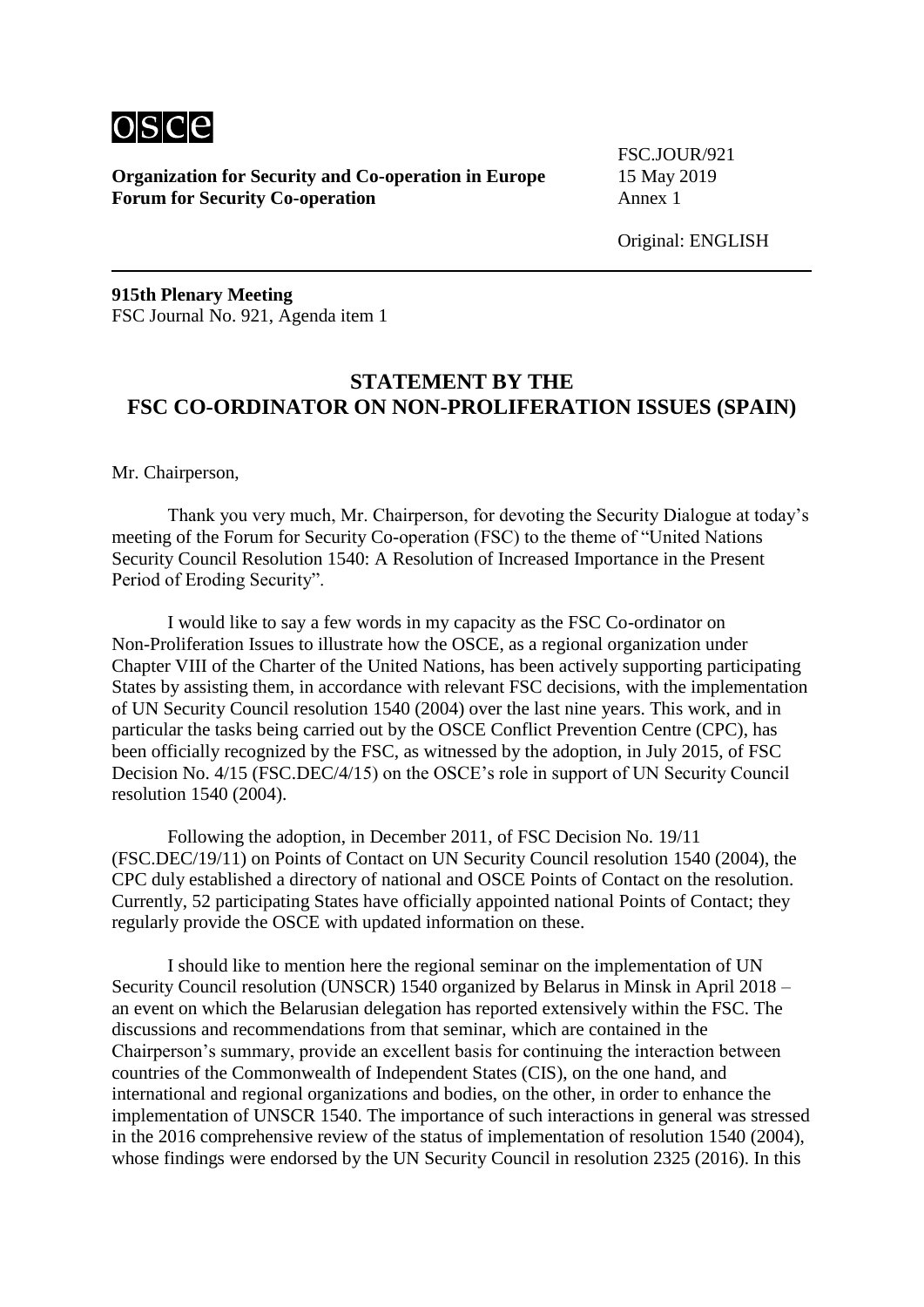respect, I would very much recommend participating States to read the summary of the Minsk seminar attentively.

However, the OSCE's work on non-proliferation of weapons of mass destruction (WMD) and their means of delivery should go even further, particularly with regard to the OSCE Principles Governing Non-Proliferation of 1994, which were updated in 2013 by FSC Decision No. 7/13. Significantly, this year marks the 25th anniversary of this reference document, which established a political framework for the OSCE in the area of non-proliferation. The FSC might therefore like to consider forwarding to the Ministerial Council meeting in Bratislava in December a draft Ministerial Council declaration highlighting the strong commitment that participating States have shown over the years in combating the proliferation of WMD.

As indicated by my predecessor in his statement at the last Security Dialogue on UNSCR 1540, held on 17 October 2018 (see FSC.JOUR/901, Annex 1), the CPC, with the assistance of a technical consultant, as well as that of the FSC Co-ordinator on Non Proliferation Issues, has initiated the preparation of Best Practice Guides for the implementation of UNSCR 1540, which are intended to serve as an OSCE compendium of suggested implementation practices, in line with the relevant food-for-thought paper released in 2007 (FSC.DEL/246/07 and FSC.DEL/246/07/Rev.1).

Participating States can find additional information on how they can contribute to this future reference series on the implementation of UNSCR 1540 in the letter by the FSC Chairperson that was recently distributed under document symbol FSC.DEL/89/19. If your delegation is interested in sharing national experiences and lessons learned to be incorporated into relevant chapters of the Best Practice Guides, please do not hesitate to approach the FSC Chairperson, the CPC or myself. The CPC is able, thanks to funding from the European Union, to offer technical assistance with the drafting of these chapters. The Informal Group of Friends of Resolution 1540 could serve as a forum for discussion, consolidation and finalization of the chapters to be included in the Best Practice Guides.

We look forward to working with you all on the preparation of this important set of documents.

Thank you, Mr. Chairperson. I kindly ask you to attach this statement to the journal of the day.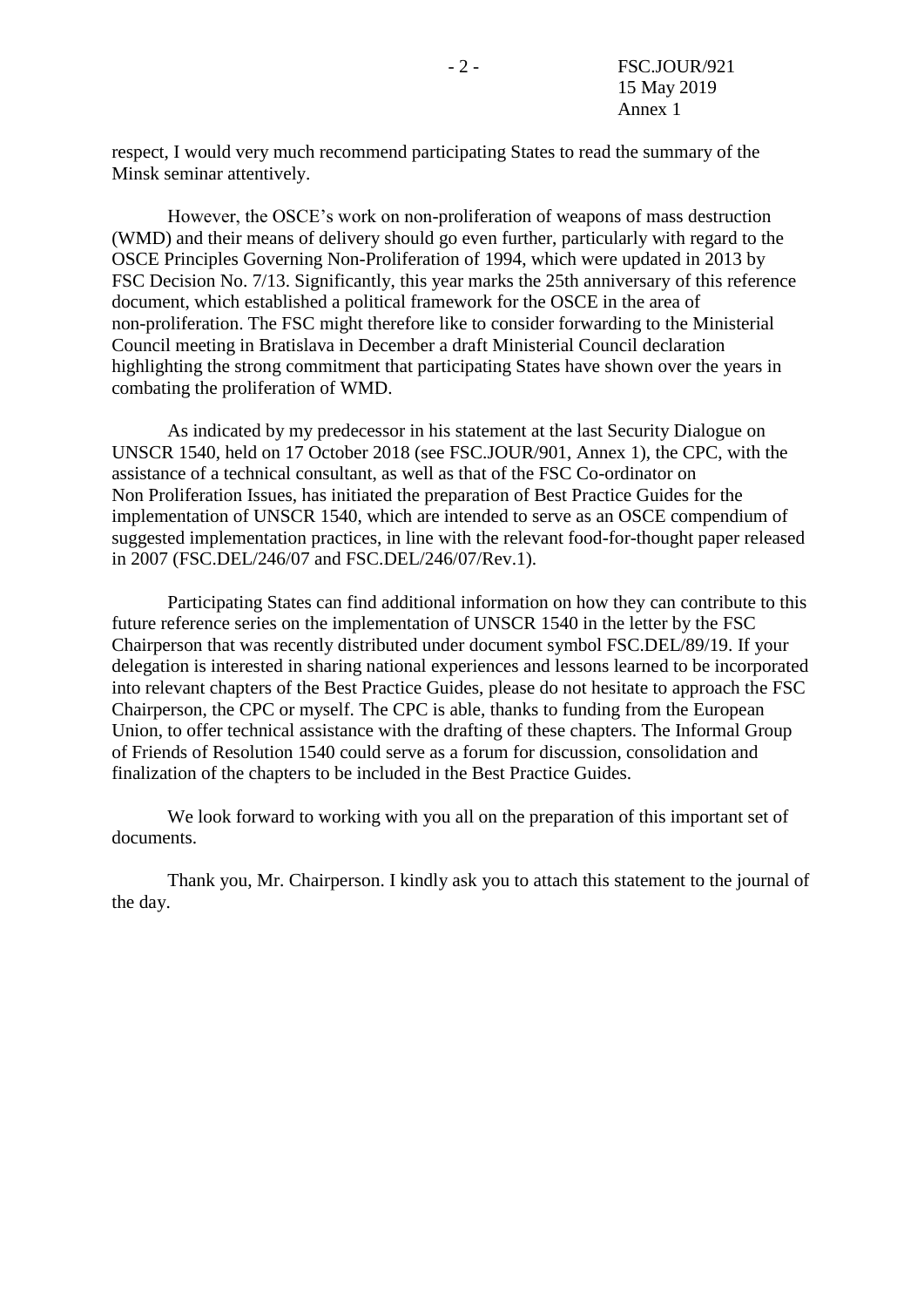

**Organization for Security and Co-operation in Europe** 15 May 2019 **Forum for Security Co-operation** Annex 2

FSC.JOUR/921

**915th Plenary Meeting** FSC Journal No. 921, Agenda item 2(c)

## **STATEMENT BY THE DELEGATION OF MOLDOVA**

Mr. Chairperson,

I would like to draw the attention of the participating States to the information presented by the Russian Federation on an issue related to the Republic of Moldova under reference number FSC.EMI/57/19 dated 11 April 2019 in response to the Questionnaire on the Code of Conduct on Politico-Military Aspects of Security.

As in previous years, in response to point 2.1 of the Questionnaire related to the deployment of military forces on the territory of other participating States in accordance with freely negotiated agreements as well as in accordance with international law, the Russian Federation has made an inappropriate reference to the Agreement on the principles for a peaceful settlement of the armed conflict in the Transnistrian region of the Republic of Moldova signed on 21 July 1992.

We would like to recall that the Agreement does not in any manner provide a basis for the stationing of the so-called Operative Group of Russian Forces on the territory of the Republic of Moldova. There is not a single reference in the Agreement that could serve as an endorsement of the stationing of the Operative Group of Russian Forces on our territory. The primary goals of the 1992 Agreement were to halt the military hostilities in the conflict area and to establish the Security Zone and the peacekeeping mechanism. The Republic of Moldova makes a clear distinction between the Russian military contingent participating in the peacekeeping mechanism and the illegally stationed military forces, weapons and ammunitions. The necessity of the unconditional withdrawal of the Russian military forces and armaments was most recently endorsed by United Nations General Assembly resolution 72/282 of 22 June 2018.

The only reference in the 1992 Agreement to the units of the Armed Forces of the Russian Federation appears in Article 4, paragraph 2 of which runs as follows: "… the procedure and schedule for its gradual withdrawal shall be settled through negotiations between the Republic of Moldova and the Russian Federation." The Agreement between the Republic of Moldova and the Russian Federation on withdrawal of Russian military troops from the territory of the Republic of Moldova was signed on 21 October 1994 but not ratified by the Russian side which represents a clear proof of the lack of legal status of these military forces on Moldovan territory. Moreover, as a signatory of the OSCE Istanbul Summit